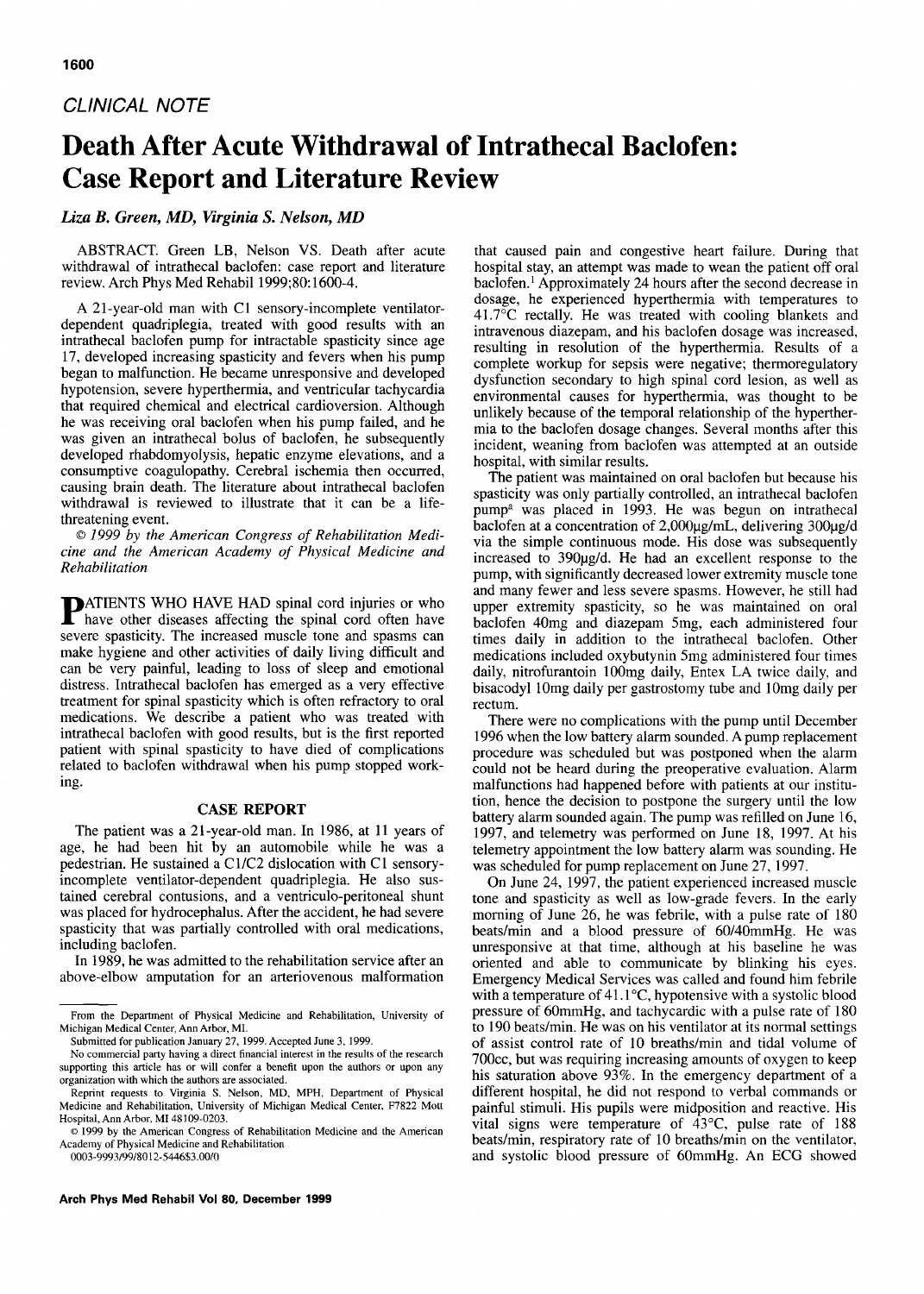wide-complex ventricular tachycardia with a rate of 190 beats/min. Cardioversion was attempted at 100J, with no change in rhythm. At that point, initial electrolyte values were as follows: sodium, 123mmol/L; potassium, 7.2mmol/L; chloride, 89mmol/L; and bicarbonate, 28mmol/L. The ventricular tachycardia was believed to be secondary to the elevated potassium level, so glucose, insulin, and bicarbonate were given. Immediately, the complexes narrowed, the blood pressure increased, and the pulse rate decreased. He was admitted to the medical intensive care unit (ICU) at the other hospital.

On arrival in the ICU, his temperature was 43°C and cooling measures were provided. His temperature normalized to 37°C. He was on the ventilator at his usual settings and was receiving 100% oxygen, which was subsequently weaned to 40%. He was unresponsive, his pupils were 2mm and sluggishly reactive, and he had a positive oculocephalic reflex. A chest X-ray showed an opacity of his left lung base, possibly consistent with an elevated left hemidiaphragm. His urinalysis was unremarkable. Cerebrospinal fluid analysis showed a white blood cell count (WBC) of 75/cc (59% neutrophils, 34% lymphocytes, 7% monocytes), red blood cell count of 8,325/cc, and a glucose level of 102mg/dL. Electrolyte values improved: sodium, 133mmol/L; potassium, 3.0mmol/L; chloride, 99mmol/L; and bicarbonate 17mmol/L. Other abnormal laboratory values included creatinine kinase (CK), 2,941 U/L; lactate dehydrogenase (LDH), 527U/L; aspartate aminotransferase (AST), 192U/L; WBC, 26,900/µL; platelet count, 91,000/µL; prothrombin time (PT), 17.5sec; partial thromboplastin time (PTT), 33.0sec; and international normalized ratio (INR), 2.1. Urine, tracheal, cerebrospinal fluid, and blood cultures were taken, and intravenous gentamicin and ceftriaxone were given empirically. However, it was believed that the hyperthermia was most likely secondary to the failure of his baclofen pump. The patient was given 100µg of baclofen intrathecally under fluoroscopic guidance, with marked improvement in his hyperrigidity. He was hydrated for possible rhabdomyolysis. He was transferred in guarded condition to our institution the day after admission.

On admission to our medical ICU, the patient was unresponsive, with pupils fixed at 4mm. There was a positive oculocephalic reflex, and negative corneal and gag reflexes. Abnormal laboratory values on admission included AST. 646U/L; alanine aminotransferase (ALT), 453U/L; LDH, 1,145U/L; total bilirubin,  $127g/dL$ ; platelet count,  $34,000/\mu L$ ; CK,  $10,891U/L$  (MB fraction,  $0.7\%$ ); troponin,  $> 15,000$ ng/mL; fibrin split products (FSP) 10-40pg/mL; D-dimer, 1-2pg/mL; and INR, 2.5. An emergent head computed tomography (CT) scan at admission showed diffusely effaced cisterns with evidence of a diffuse cerebral vascular accident. He was empirically started on vancomycin, in addition to the gentamicin and ceftriaxone that he was already being given, to cover for meningitis and aspiration pneumonia, and he was hydrated for his rhabdomyolysis. The culture results from the other hospital were negative. Twenty-four hours after admission, his right pupil was fixed and dilated. He was started on mannitol and was hyperventilated. A neurosurgical consultation ruled out any neurosurgical options. A cerebral blood flow study obtained on the fourth hospital day was consistent with brain death, as was a neurologic examination. The patient was removed from the ventilator and died that day; no autopsy was performed.

#### DISCUSSION

Baclofen is a  $\beta$ -chlorophenyl derivative of the inhibitory neurotransmitter  $\gamma$ -aminobutyric acid (GABA). It is a GABA agonist, binding specifically to the bicuculline-insensitive  $GABA_B$  receptors.<sup>2</sup> These receptors are widely distributed throughout the central nervous system, including the dorsal

horn of the spinal cord.<sup>3</sup> Baclofen has an inhibitory effect on monosynaptic and polysynaptic spinal reflexes, thus reducing excessive tone.<sup>4</sup> This inhibition is probably accomplished by a decrease in presynaptic transmitter release as well as by an inhibition of postsynaptic neuronal excitation.<sup>5</sup> Oral baclofen has become the drug of choice for treating spasticity of spinal origin because it has no known harmful side effects on the heart, liver, or kidneys. Reported central side effects include drowsiness, ataxia, confusion, and decreased concentration, but these are usually only noted when excessive doses are used.<sup>6</sup> Baclofen does not readily cross the blood-brain barrier, so high oral doses are required before clinical benefits occur.<sup>7</sup> Oral doses distribute evenly to the supraspinal and spinal levels of the central nervous system, which leads to unwanted central side effects, especially sedation. 8

Although oral baclofen does not produce many side effects, there have been many reported complications resulting from its withdrawal. These include seizures, <sup>9-12</sup> auditory and visual hallucinations,  $9,10,13-18$  paranoid delusions,  $10,13,18,19$  grandiose *delusions, 14,2°* diplopia, 1° dyskinesia, 14,ts rebound or increased spasms, <sup>1,6.15</sup> and hyperthermia.<sup>1</sup> Withdrawal symptoms begin 1 to 3 days after baclofen dosage is decreased or stopped and disappear approximately 24 to 72 hours after baclofen is restarted. There are no known reports of any long-term consequences or deaths directly related to oral baclofen withdrawal, and withdrawal can usually be prevented by slow tapering of the dosage.<sup>10,12,20</sup>

Although oral baclofen is often effective in reducing the increased tone caused by spinal cord lesions, approximately 25% of adults with spinal cord injury are unresponsive to oral baclofen or have intolerable side effects from the high dosages required to control the spasticity.<sup>21</sup> In 1984, treatment with continuous intrathecal infusion of baclofen was first reported to significantly reduce spasticity among patients with spasticity of spinal origin. 22 In an early study of seven patients with spasticity caused by multiple sclerosis or spinal cord injury, the lower extremity muscle rigidity was reduced to normal in all the patients, and the spasms in the six patients who were symptomatic were greatly reduced.<sup>23</sup> Later, a balanced, randomized, double-blind, crossover study was done with 20 patients with spasticity resulting from multiple sclerosis or spinal cord injury. 24 Each patient underwent one trial of baclofen and another of saline placebo. In this study, the period of baclofen administration could be distinguished from the period of saline infusion by the improvement in muscle tone and spasm frequency. Each of the 20 patients subsequently had the pump implanted, and muscle tone was brought into the normal range in all patients, with spasms becoming clinically negligible. In both studies by Penn and colleagues, the patients were much more comfortable and easier to care for after implantation of the pump. Many subsequent reports confirm that intrathecal baclofen is extremely useful in reducing spasticity of spinal *origin.2~.25* 34

Intrathecal baclofen probably has such a profound effect on spasticity for several reasons. Intrathecal administration produces at least four times higher cerebrospinal fluid levels with only  $1\%$  of the systemic dose.<sup>24</sup> Also, infusion into the lumbar area concentrates the baclofen at specific sites in the spinal cord where the  $GABA_B$  receptors are located.<sup>3</sup> By the time baclofen reaches the brain, it is in much lower concentrations, and so the central side effects that occur in patients taking oral baclofen are much less likely. 24

In many of the case series that have been reported, complications have been noted that have caused an interruption or decrease in intrathecal drug delivery.<sup>21,23,24,27-35</sup> These complica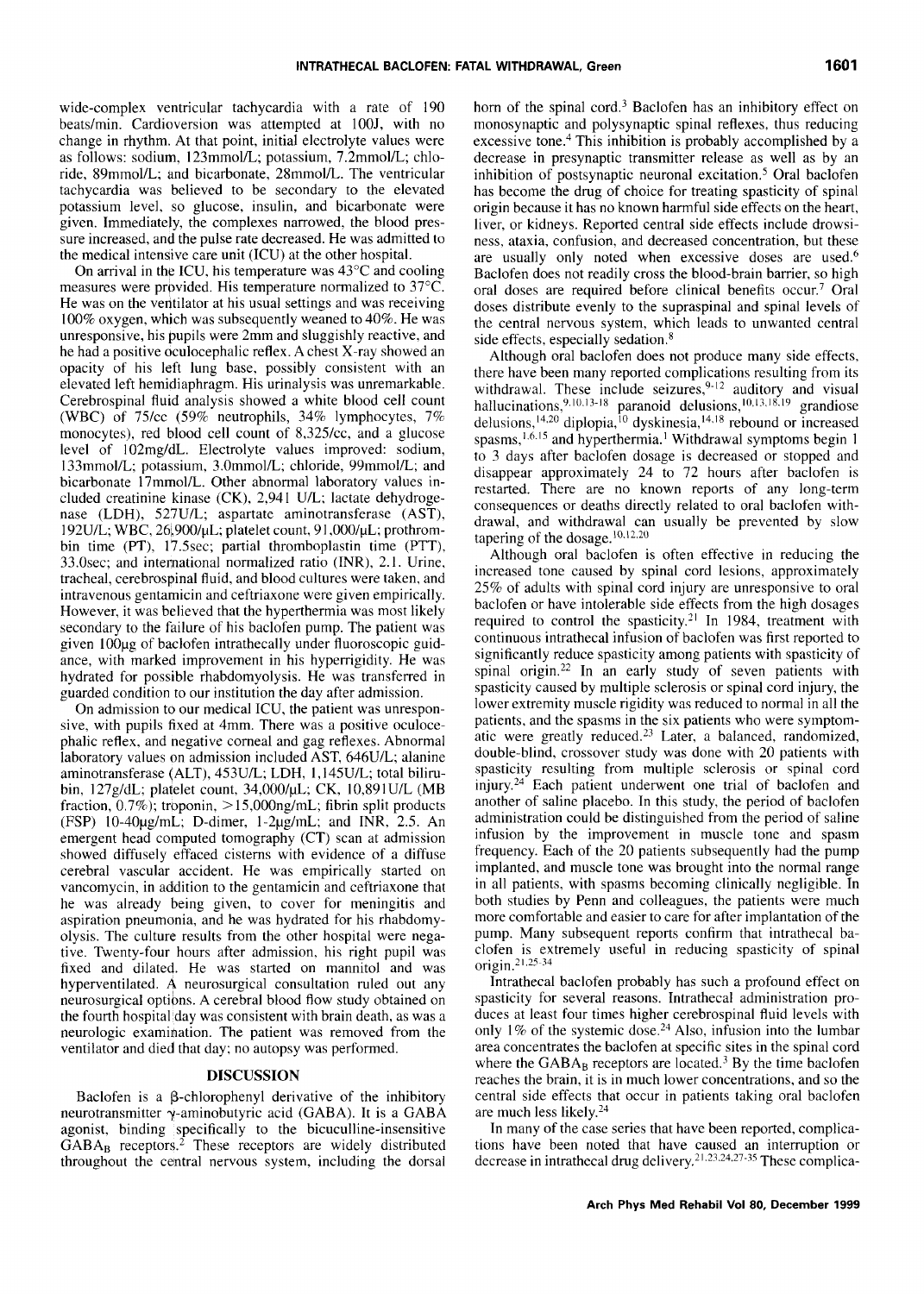tions include pump malfunction, infections necessitating pump removal, and catheter kinks, holes, and dislodgments. In 1995, Penn and coworkers<sup>36</sup> summarized the incidence of catheterrelated problems in 102 patients implanted with the SynchroMed pump at Rush-Presbyterian-St. Lukes Medical Center in Chicago since the first clinical trials were started 10 years previously. Sixty of these patients had no catheter-related problems, whereas the remaining 42 had from one to five complications, the most common being a kink with or without a hole or break in the catheter. Catheter dislodgment, disconnection, pump disconnection, and fibrosis were other reported complications, with the cause of disrupted drug delivery not known in about 19% of cases.

Withdrawal from intrathecal baclofen appears to be a much more serious problem than withdrawal from oral baclofen. Several cases have been reported in recent literature (table 1). These cases are all similar and generally involve increased spasticity, severe hyperthermia, rhabdomyolysis, and hypotension along with other organ system failures. Thus, withdrawal of intrathecal baclofen appears to cause serious systemic effects rather than the psychiatric and neurologic effects resulting from

the withdrawal of oral baclofen. The symptoms reported above are similar to those of neuroleptic malignant syndrome (NMS), and the possibility that baclofen withdrawal may cause neurotransmitter changes in the brain similar to those involved in NMS has been suggested.<sup>41</sup> It has also been suggested that the hypermetabolic state caused by the increased spasticity is responsible for the symptoms noted above.'

Currently, the only effective treatment for intrathecal baclofen withdrawal appears to be supportive care and resumption of intrathecal baclofen, if possible. Dantrolene was effective in one case reviewed<sup>39</sup> and may have contributed to patient stabilization in others.<sup>40,41</sup> Diazepam also may have contributed to patient stabilization in two of the patients described.<sup>41,42</sup> Diazepam, like baclofen, works as a GABA agonist and has the same inhibitory effect on spinal reflexes to reduce muscle tone. The half-life of diazepam is longer than that of baclofen, and it can be given intraveneously more quickly than baclofen can be given intrathecally. Thus, diazepam may be a better choice in the treatment of intrathecal baclofen withdrawal. The dose of GABA agonist, however it is given, would need to be high to saturate as many receptors as possible. Dantrolene works at the

| Ref | Age/Sex<br>of Patient | Diagnosis<br>of Patient | Reason for<br>Withdrawal                                                                             | Symptoms                                                                                                                                                                                             | Treatment                                                                             | Resolution                                                         |
|-----|-----------------------|-------------------------|------------------------------------------------------------------------------------------------------|------------------------------------------------------------------------------------------------------------------------------------------------------------------------------------------------------|---------------------------------------------------------------------------------------|--------------------------------------------------------------------|
| 37  | 35/M                  | C <sub>4</sub> SCI      | Reservoir empty                                                                                      | Paresthesias, severe<br>headache, increased<br>spasticity, intermittent<br>loss of consciousness,<br>seizures, labile pulse<br>and BP, febrile to 36.9-<br>39.3°C                                    | Oral baclofen, pump<br>refilling                                                      | Complete recovery after<br>48 hours                                |
| 38  | 70/F                  | Stift-man<br>syndrome   | First time: Pump filled<br>with dilute solution of<br>baclofen.<br>Second time: Pump put<br>on stop. | Spasms, hypotension,<br>tachycardia, tachypnea,<br>cyanosis, acidosis,<br>rhabdomyolysis, inter-<br>mittent left bundle<br>branch block, fever, leu-<br>kocytosis, and con-<br>sumptive coagulopathy | VP, MV, correct filling of<br>pump                                                    | First time: Recovered fully<br>Second time: Patient died           |
| 39  | 36/M                  | C6 SCI                  | Removal due to pouch<br>infection                                                                    | Progressive spasms, con-<br>fusion, agitation, febrile<br>to 42°C, profound respi-<br>ratory distress, rhabdo-<br>myolysis                                                                           | MV, oral baclofen after<br>pump removal, then<br>dantrolene                           | Complete resolution after<br>several days, d/c on oral<br>baclofen |
| 40  | 21/M                  | <b>Traumatic SCI</b>    | Reservoir empty                                                                                      | Hypertonia, febrile to<br>43.2°C, hypotensive,<br>rhabdomyolysis,<br>hepatic enzyme eleva-<br>tions, coagulopathy                                                                                    | VP, MV, IV dantrolene,<br>pump refilled                                               | Complete resolution after<br>5 days                                |
|     | 19/M                  | Same                    | Same                                                                                                 | Same except febrile to<br>42.1°C                                                                                                                                                                     | O <sub>2</sub> , VP, pump refilled                                                    | Same                                                               |
| 41  | 29/M                  | C6 SCI, severe<br>TBI   | Disconnection of intra-<br>spinal and extraspinal<br>portions of catheter                            | Intractable spasticity,<br>febrile to 42.3°C, tachy-<br>cardia, leukocytosis,<br>hypotension, agitation,<br>rhabdmyolysis, DIC                                                                       | VP, MV, antibiotics,<br>baclofen per NG, diaz-<br>epam, dantrolene,<br>repair of pump | Complete recovery after<br>90-day inpatient stay                   |
| 42  | 29/M                  | <b>C5-6 SCI</b>         | Break in spinal catheter                                                                             | Diffuse spasms, febrile to<br>42°C, hypotension, agi-<br>tation, rhabdomyolysis,<br>renal failure. DIC.                                                                                              | VP, MV, antibiotics, diaz-<br>epam, pump repair                                       | Complete recovery 2 days<br>after baclofen restarted               |

| Table 1: Review of Reported Cases of Intrathecal Baclofen Withdrawal |
|----------------------------------------------------------------------|
|----------------------------------------------------------------------|

Abbreviations: SCI, spinal cord injury; VP, vasopressors; MV, mechanical ventilation; TBI, traumatic brain injury; DIC, disseminated intravascular coagulopathy; NG, nasogastric.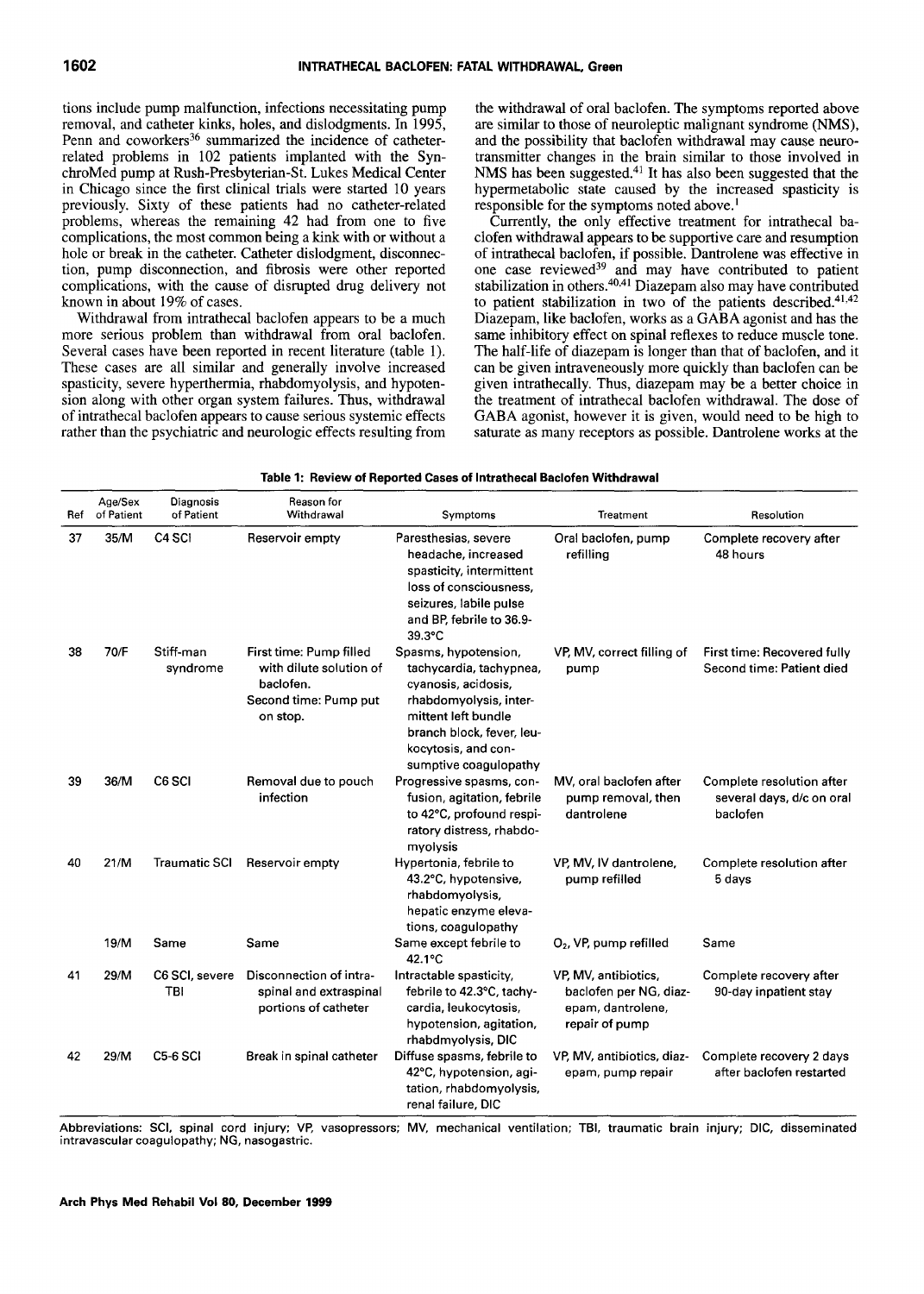level of the skeletal muscle by excitation-contraction uncoupling, thus decreasing muscle tone and the hypermetabolic state that excess tone causes.

Although the patient described here was treated with an intrathecal bolus of baclofen at the other hospital, which did improve his spasticity, it is possible that placement of an externalized intrathecal catheter through which continuous baclofen could have been given would have been more beneficial. Because this patient was not initially under our care, it is unclear why neither dantrolene nor diazepam was used in the treatment of his withdrawal symptoms initially. When he was transferred to our institution, it was believed unlikely that he would benefit from either drug or from more intrathecal baclofen; his diffuse cerebral ischemia had already occurred and was probably caused by hypoperfusion that occurred when he was hypotensive and in ventricular tachycardia. It appears that simply giving a patient oral baclofen is not enough to prevent withdrawal symptoms, because the patient described here, as well as a previously described patient,<sup>39</sup> were receiving oral baclofen when withdrawal symptoms developed.

#### **CONCLUSION**

The case reported here, and the others reviewed above, illustrate the serious consequences that may result from the interruption or sudden decrease of intrathecal baclofen delivery. In the future, factors that predispose to the development of serious withdrawal symptoms may be found, and patients could then be warned to seek emergent medical treatment at the first sign of pump or catheter failure, which is usually an increase in their spasticity. Until then, interrupted drug delivery in all patients with intrathecal baclofen pumps should be treated as an emergency.

#### **References**

- I. Mandac BR, Hurvitz EA, Nelson VS. Hyperthermia associated with baclofen withdrawal and increased spasticity. Arch Phys Med Rehabil 1993;74:96-7.
- 2. Hill DR, Bowery NG. 3H-baclofen and 3H-GABA bind to bicuculline-insensitive  $GABA_B$  sites in rat brain. Nature 1981;290: 149-52.
- 3. Price GW, Wilkin GP, Turnbull MJ, Bowery NG. Are baclofensensitive  $GABA_B$  receptors present on primary afferent terminals of the spinal c0rd? Nature 1984;307:71-4.
- 4. Brogdon RN, Speight TM, Avery GS. Baclofen: a preliminary report of its pharmacological properties and therapeutic efficacy in spasticity. Drugs 1974;8:1.
- 5. Armstrong RW. Intrathecal baclofen and spasticity: what do we know and what do we need to know? Dev Med Child Neurol 1992;34:739-45.
- 6. Young RR, D¢lwaide PJ. Drug therapy: spasticity (second of two parts). N Engl j Med 1981 ;304:96-9.
- Knuttson E, Lindblom U, Beissinger RL, Märtenson A. Plasma and cerebrospinal fluid levels of baclofen (Lioresal) at optimal therapeutic responses in spastic paresis. J Neurol Sci 1974;23: 473-84.
- 8. Sallerin-Caute B, Lazorthes Y, Monsarrat B, Cros J, Bastide R. CSF baclofen levels after intrathecal administration in severe spasticity. Eur J Clin Pharmacol 1991 ;40:363-5.
- Terrence CF, Fromm GH. Complications of baclofen withdrawal. Arch Neurol 1981 ;38:588-9.
- 10. Rivas DA, Chancellor MB, Hill K, Freedman MK. Neurological manifestations of baclofen withdrawal. J Urol 1993; 150:1903-5.
- 11. Barker I, Grant IS. Convulsions after abrupt withdrawal of baclofen [letter]. Lancet 1982;2:556-7.
- 12. Kofler M, Lels AA. Prolonged seizure activity after baclofen withdrawal. Neurology 1992:42:697-8.
- 13. Swigar ME, Bowers MB. Baclofen withdrawal and neuropsychiatric symptoms: a case report and review of other case literature. Compr Psychiatry 1986;27:396-400.
- 14. Kirubakaran V, Mayfield D, Rengarchary S. Dyskinesia and psychosis in a patient following baclofen withdrawal. Am J Psychiatry 1984; 141:692-3.
- 15. Garabedian-Ruffalo SM, Ruffalo RL. Adverse effects secondary to baclofen withdrawal. Drug Intell Clin Pharm 1985; 19:304-6.
- 16. Harrison SA, Wood CA Jr. Hallucinations after preoperative baclofen discontinuation in spinal cord injury patients. Drug Intell Clin Pharm 1985;19:747-8.
- 17. Stein R. Hallucinations after sudden withdrawal of baclofen [letter]. Lancet 1977;2:44-5.
- 18. Lees AJ, Clarke CRA, Harrison MJ. Hallucinations after withdrawal of baclofen [letter]. Lancet 1977;1:858.
- 19. Yassa RY, Iskandar HL. Baclofen-induced psychosis: two cases and a review. J Clin Psychiatry 1988;49:318-20.
- 20. Arnold ES, Rudd SM, Kirshner H. Manic psychosis following rapid withdrawal from baclofen. Am J Psychiatry 1980;137: 1466-7.
- 21. Miiller H, Sierski K, Penn RD, editors. Local-spinal therapy of spasticity. Berlin: Springer-Verlag, 1988.
- 22. Penn RD, Kroin JS. Intrathecal baclofen alleviates spinal cord spasticity [letter]. Lancet 1984;1:1078.
- 23. Penn RD, Kroin JS. Long-term intrathecal baclofen infusion for treatment of spasticity. J Neurosurg 1987;66:181-5.
- 24. Penn RD, Savoy SM, Corcos D, Latash M, Gottlieb G, Parke B, et al. lntrathecal baclofen for severe spinal spasticity. N Engl J Med 1989;320:1517-21.
- 25. Penn RD, Kroin JS. Continuous intrathecal baclofen for severe spasticity. Lancet 1985;2:125-7.
- 26. Parke B, Penn RD, Savoy SM, Corcos D. Functional outcome after delivery of intrathecal baclofen. Arch Phys Med Rehabil 1989;70: 30-2.
- 27. Penn RD. Intrathecal baclofen for spasticity of spinal origin: seven years of experience. J Neurosurg 1992;77:236-40.
- 28. Armstrong RW, Steinbok P, Farrell K, Cochrane D, Norman MG, Kube S. Continuous intrathecal baclofen treatment of severe spasms in two children with spinal-cord injury. Dev Med Child Neurol 1992;34:731-8.
- 29. Ochs G, Struppler A, Meyerson BA, Linderoth B, Gybels J, Gardner BP, et al. Intrathecal baclofen for long-term treatment of spasticity: a multi-centre study. J Neurol Neurosurg Psychiatry 1989;52:933-9.
- 30. Lazorthes Y, Sallerin-Caute B, Verdie JC, Bastide R, Carillo JR Chronic intrathecal baclofen administration for control of severe spasticity. J Neurosurg 1990;72:393-402.
- 31. Loubser PG, Narayan RK, Sandin K J, Donovan WH, Russell KD. Continuous infusion of intrathecal baclofen: long-term effects on spasticity in spinal cord injury. Paraplegia 1991;29:48-64.
- 32. Saltuari L, Kronenberg M, Marosi MJ, Kofler M, Russegger L, Rifici C, et al. Indication, efficiency and complications of intrathecal pump supported baclofen treatment in spinal spasticity. Acta Neurol (Napoli) 1992; 14:187-94.
- 33. Coffey RJ, Cahill D, Steers W, Park TS, Ordia J, Meythaler J. Intrathecal baclofen for intractable spasticity of spinal origin: results of a long-term multicenter study. J Neurosurg 1993;78: 226-32.
- 34. Azouvi P, Mane M, Thiebaut JB, Denys P, Remy-Neris O, Bussel B. Intrathecal baclofen administration for control of severe spinal spasticity: functional improvement and long-term follow-up. Arch Phys Med Rehabil 1996;77:35-9.
- 35. Teddy R Jamous A, Gardner B, Wang D, Silver J. Complications of intrathecal baclofen delivery. Br J Neurosurg 1992;6:115-8.
- 36. Penn RD, York MM, Paice JA. Catheter systems for intrathecal drug delivery. J Neurosurg 1995;83:215-7.
- 37. Siegfried RN, Jacobson L, Chabal C. Development of an acute withdrawal syndrome following the cessation of intrathecal baclofen in a patient with spasticity. Anesthesiology 1992;77: 1048-50.